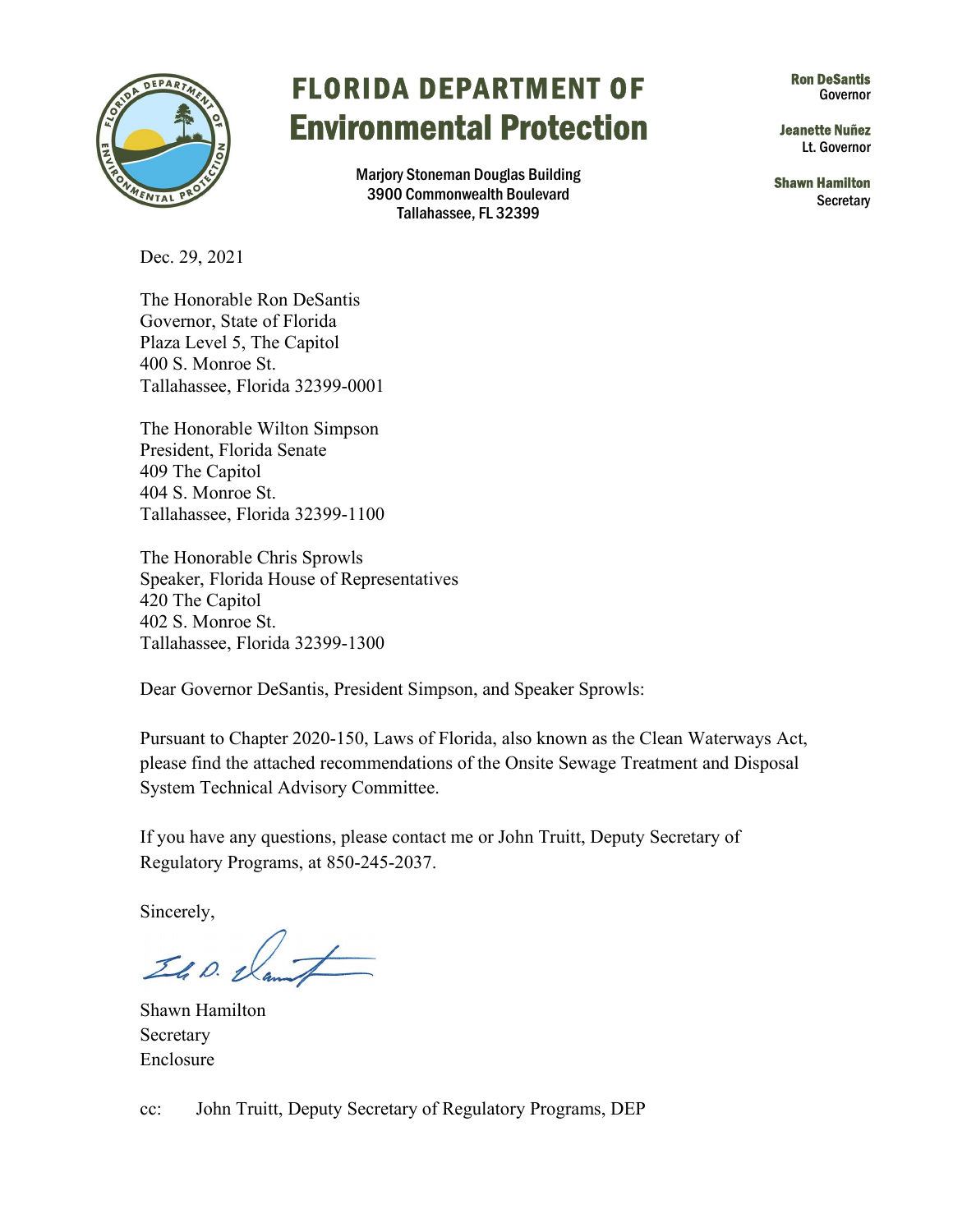Governor DeSantis, President Simpson, and Speaker Sprowls Page 2 Dec. 29, 2021

Alex Bickley, Director, Office of Legislative Affairs, DEP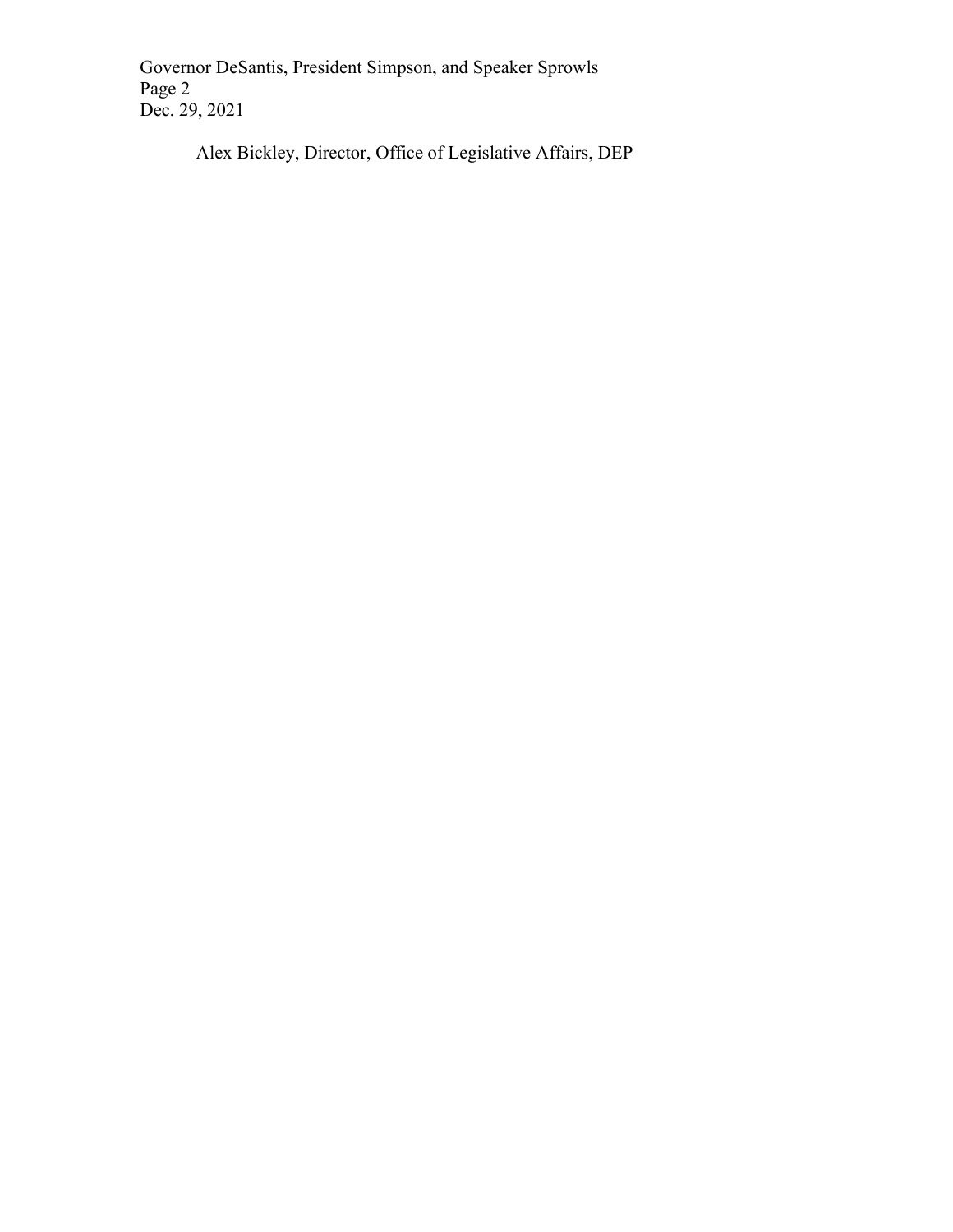# *Recommendations of the Onsite Sewage Treatment and Disposal System Technical Advisory Committee (Implementation of Chapter 2020-150, Laws of Florida)*

**Division of Water Resource Management**

**Florida Department of Environmental Protection**

**December 2021**

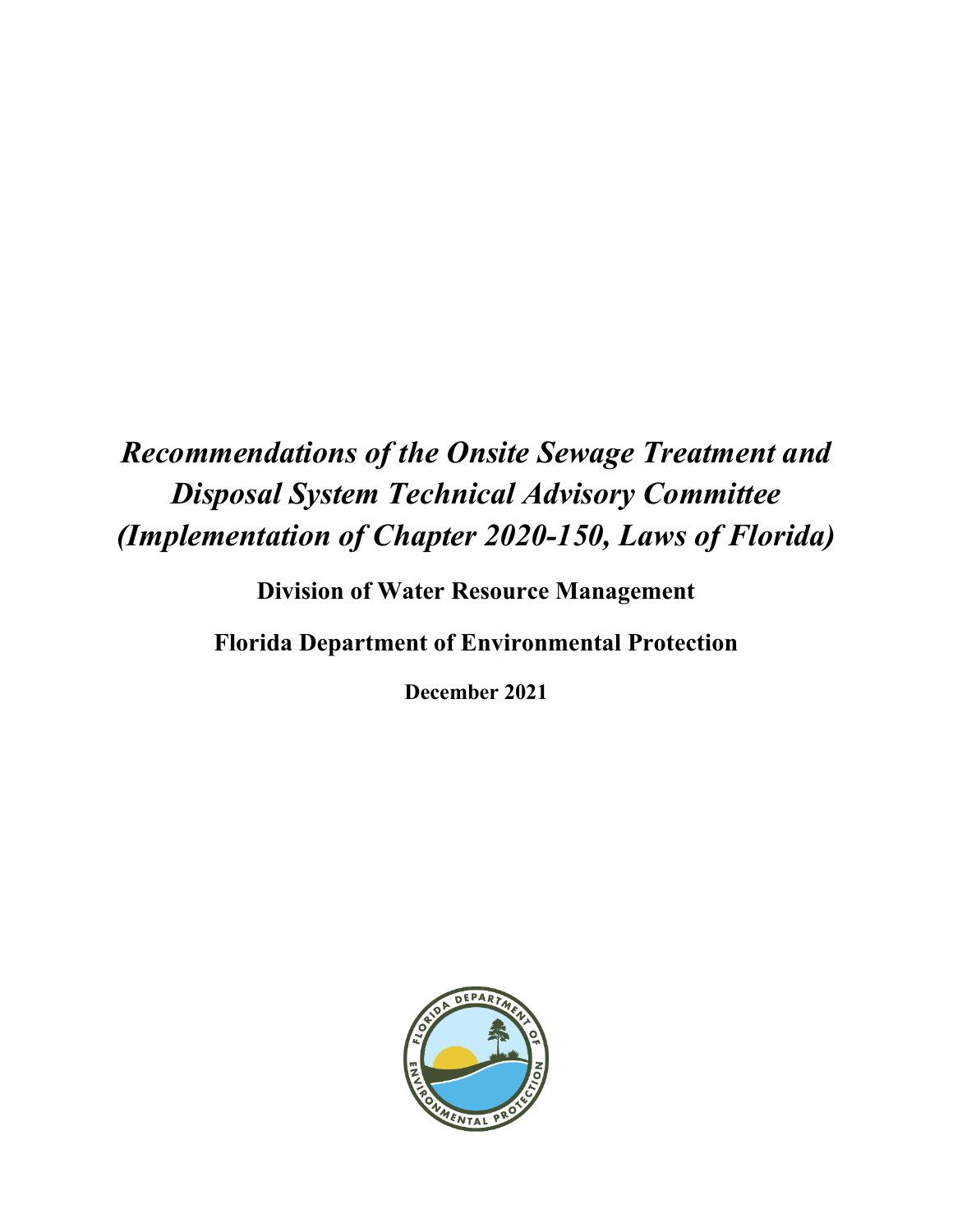## *Florida Clean Waterways Act*

In 2020, the Florida Legislature passed Senate Bill 712, also known as the Clean Waterways Act (CWA), now Chapter 2020-150, Laws of Florida. This legislation passed with unanimous, bipartisan support and carries a wide range of water-quality protection provisions aimed at minimizing the impact of known sources of nutrient pollution and strengthening regulatory requirements. Onsite sewage treatment and disposal systems (OSTDS) were one of the sources addressed by the legislation.

Section 8 of Chapter 2020-150, Laws of Florida, directed the Department of Environmental Protection (DEP) to convene an OSTDS Technical Advisory Committee (TAC), which was charged with providing recommendations to Governor Ron DeSantis and the Florida Legislature regarding requirements for the physical location of OSTDS, increasing marketplace availability, and introduction of enhanced nutrient reducing (ENR) technologies in Florida.

## *Onsite Sewage Treatment and Disposal System Technical Advisory Committee*

As directed by the legislation, DEP appointed 10 members to the TAC from key stakeholder groups. These members provided their time, technical expertise and perspective in representing their stakeholder groups. The TAC members are outlined in Table 1 below.

| <b>Stakeholder Group</b>                               | Representative                                                                         |
|--------------------------------------------------------|----------------------------------------------------------------------------------------|
| A professional engineer                                | John Shearer – Shearer Consulting, Inc.                                                |
| A septic tank contractor                               | Greg Mayfield – Tampa Septic, Inc.-Southern<br>Water and Soil                          |
| Two representatives from the home building<br>industry | Robert Himschoot – Crews Environmental<br>Jerry Prescott – Liberty Plumbing and Septic |
| A representative from the real estate industry         | JP Fraites – Florida Realtors                                                          |
| A representative from the OSTDS industry               | Roxanne Groover – Florida Onsite Wastewater<br>Association, Inc.                       |

#### **Table 1. OSTDS TAC Members**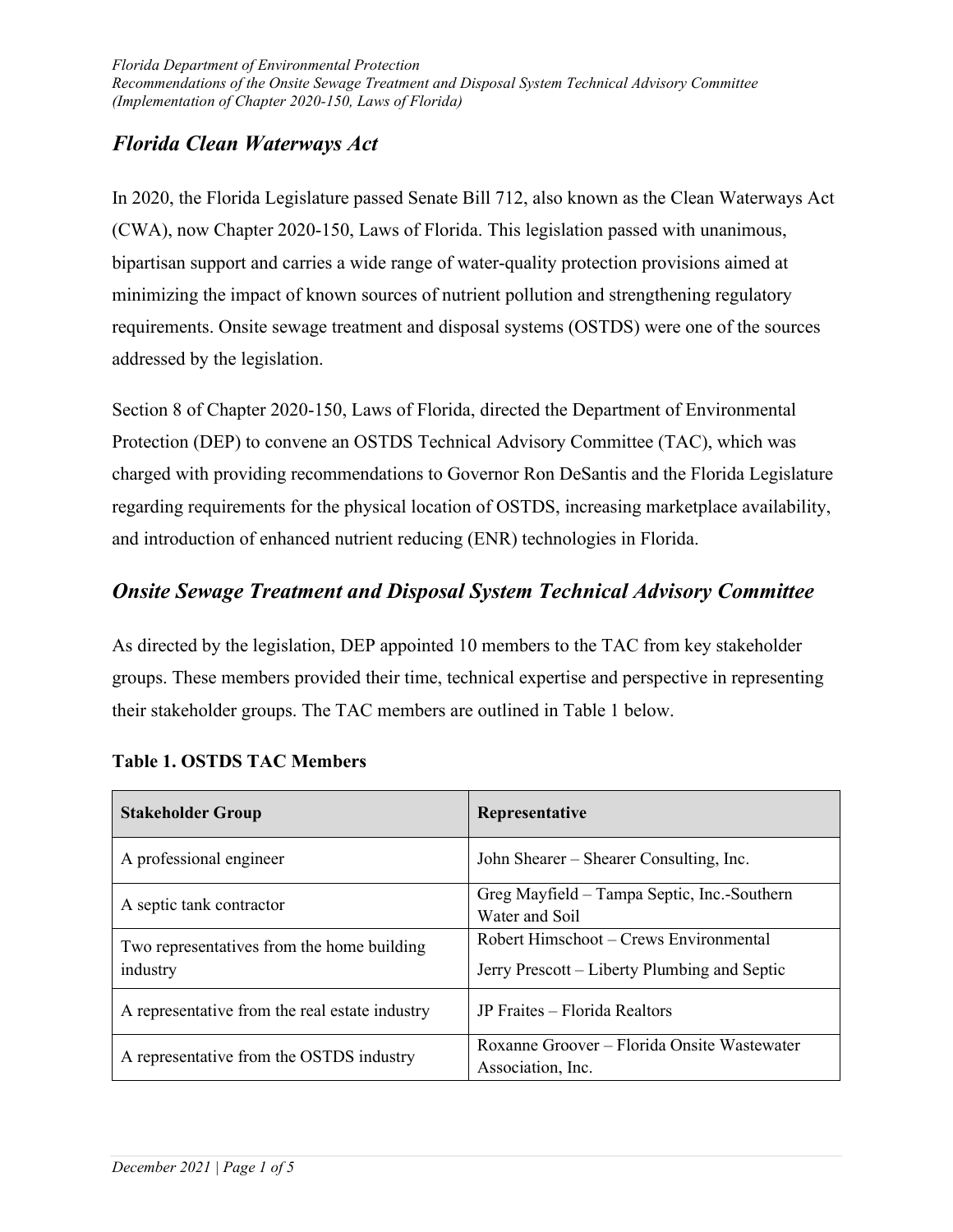#### *Florida Department of Environmental Protection Recommendations of the Onsite Sewage Treatment and Disposal System Technical Advisory Committee (Implementation of Chapter 2020-150, Laws of Florida)*

| <b>Stakeholder Group</b>                             | Representative                               |
|------------------------------------------------------|----------------------------------------------|
| A representative from local government               | Virginia Barker - Brevard County Natural     |
|                                                      | <b>Resources Management Department</b>       |
| Two representatives from the environmental           | Chris Farrell - Audubon Florida              |
| community                                            | Cyndi Fernandez - Conservation Florida       |
| A representative of the scientific and technical     |                                              |
| community who has substantial expertise in the       | Dr. John Schert - University of Florida,     |
| areas of the fate and transport of water pollutants, | Hinkley Center for Solid and Hazardous Waste |
| toxicology, epidemiology, geology, biology or        | Management                                   |
| environmental sciences                               |                                              |

The legislative direction in the CWA informed three charge questions for the TAC, which met six times: Aug. 25, 2021; Oct. 13, 2021; Oct. 25, 2021; Nov. 10, 2021; Nov. 17, 2021; and Nov. 29, 2021. During these meetings, subject matter experts from DEP and other organizations provided information to TAC members about the OSTDS program, nitrogen-removal technology, and technology approval processes. TAC members discussed the information and deliberated as to how to best address each charge question. During the final meeting on Nov. 29, 2021, the TAC members reached consensus on the following recommendations.

### *Technical Advisory Committee Recommendations*

**Charge Question 1: Provide recommendations to increase the availability of enhanced nutrient-reducing onsite sewage treatment and disposal systems in the marketplace, including such systems that are cost-effective, low maintenance, and reliable.**

**TAC RECOMMENDATION 1.1:** Accept treatment systems certified to NSF 245, which are currently acceptable in the state of Florida as aerobic treatment units, to also be classified as performance-based treatment systems, using data from NSF 245 testing without further treatment performance testing.

**TAC RECOMMENDATION 1.2:** Define the term, "enhanced nutrient reduction," if and when it is used in a regulatory framework.

*For purposes of drafting this recommendation, the TAC presumed ENR systems to be distinct*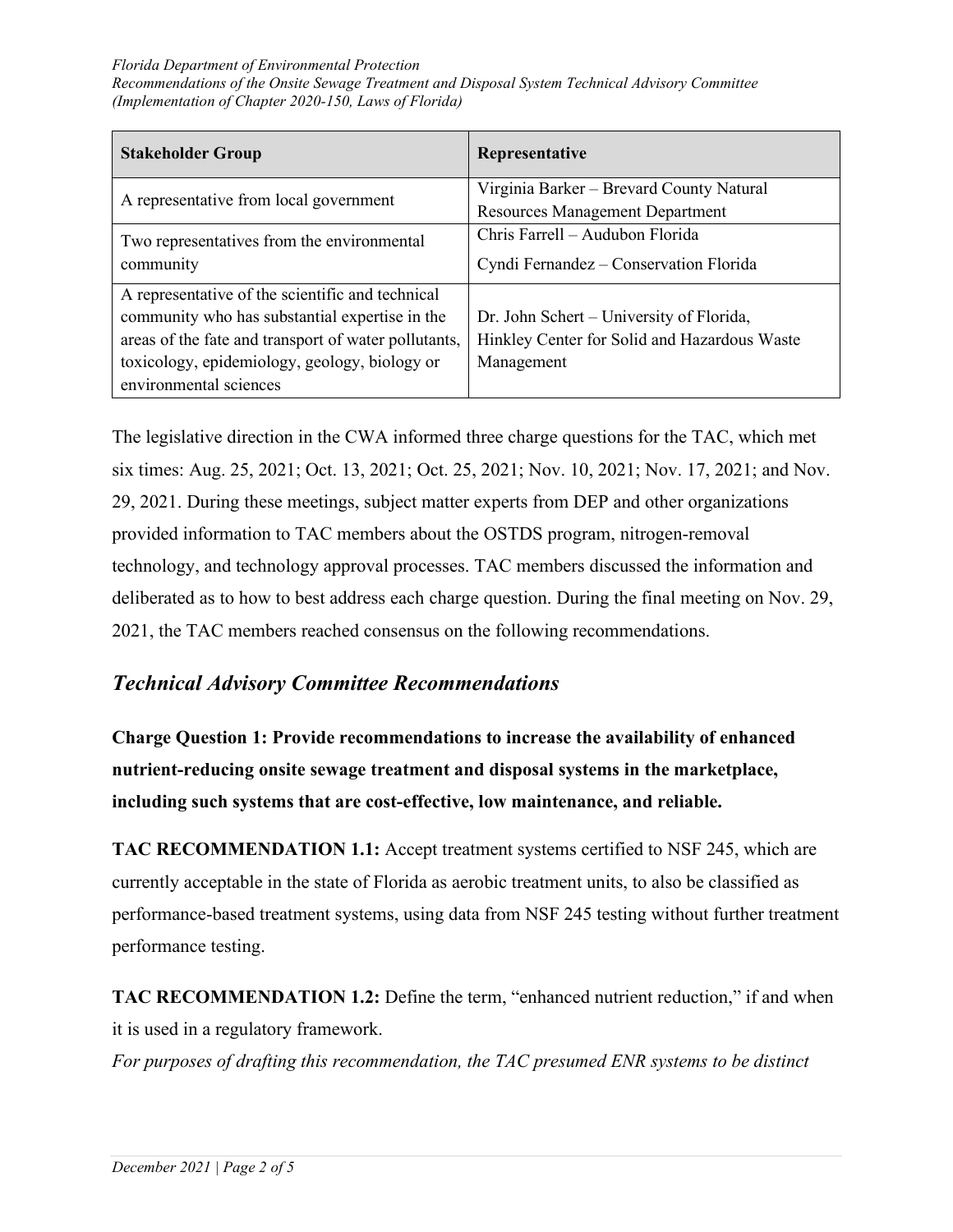*Florida Department of Environmental Protection Recommendations of the Onsite Sewage Treatment and Disposal System Technical Advisory Committee (Implementation of Chapter 2020-150, Laws of Florida)*

*from a conventional system and utilized treatment systems like ones certified to NSF 245 standards, which have a minimum 50% nitrogen reduction, as a working definition.*

**TAC RECOMMENDATION 1.3:** Increase funding for ENRs in the state.

- Develop funding mechanisms to get access to OSTDS funding to end users, including providing money to system owners to install and/or upgrade systems to ENR.
	- o Provide for additional funding for ENRs outside of springs areas.
	- o Prioritize/pro-rate funding for systems that make the most environmental impact.
- Establish a competitive grant program to facilitate testing for innovative systems. This could include supporting field testing of innovative systems, or testing treatment systems to establish their treatment capability.

**TAC RECOMMENDATION 1.4:** Provide information on the benefits and necessity for nitrogen reducing systems in Florida, for both those interested in bringing a product to Florida and those selecting a system to install.

**Charge Question 2: Consider and recommend regulatory options, such as fast-track approval, prequalification, or expedited permitting, to facilitate the introduction and use of enhanced nutrient-reducing onsite sewage treatment and disposal systems that have been reviewed and approved by a national agency or organization, such as the American National Standards Institute 245 systems approved by the NSF International***.*

**TAC RECOMMENDATION 2.1:** Define ENR and define ENR levels (Tier 1 [at least 50% nitrogen reduction before drainfield, or at least 65% combined treatment and drainfield] vs. Tier 2 [better], etc.).

*For purposes of drafting this recommendation, the TAC presumed ENR systems to be distinct from a conventional system and utilized treatment systems like ones certified to NSF 245 standards, which have a minimum 50% nitrogen reduction, as a working definition.*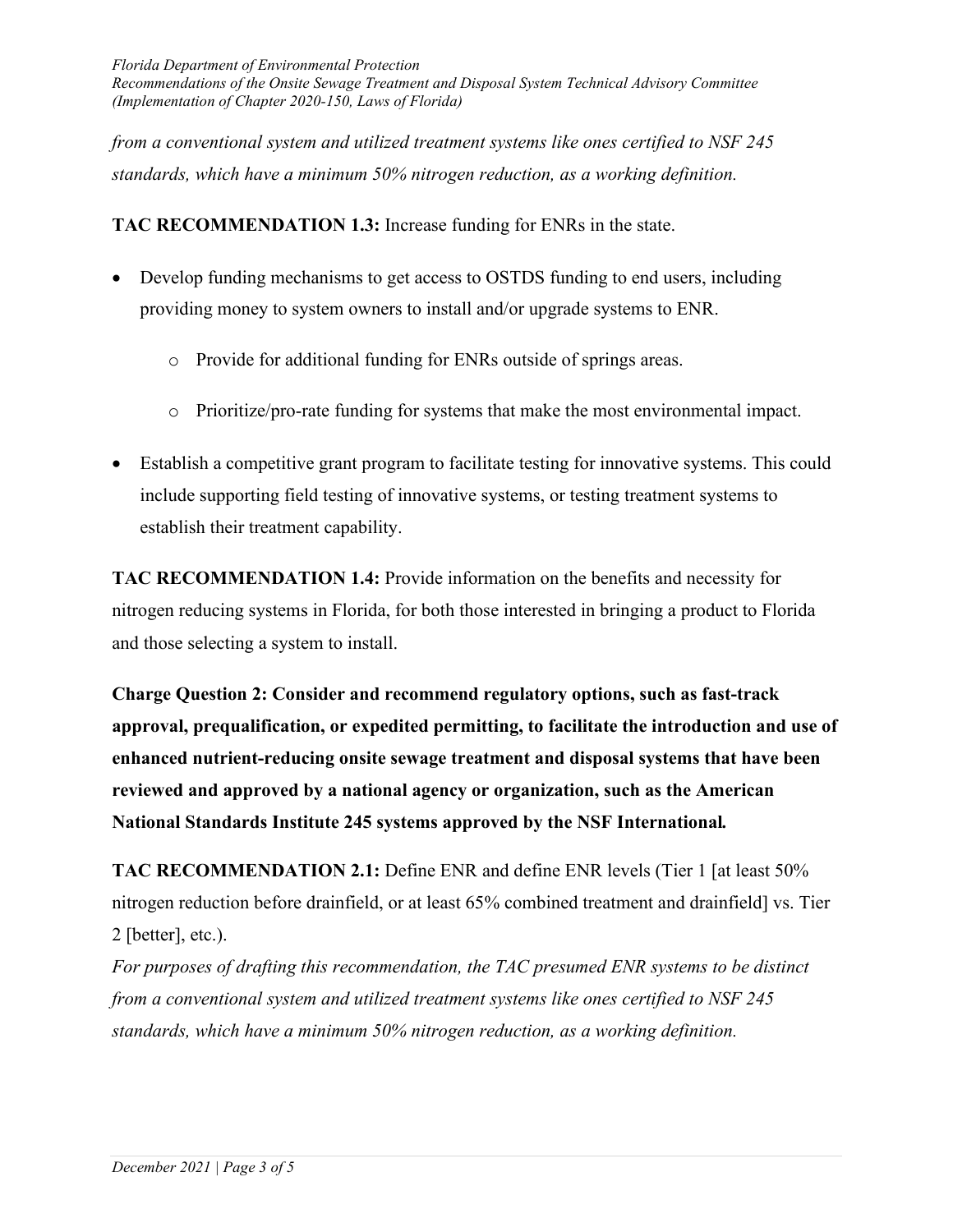### **TAC RECOMMENDATION 2.2:** Streamline innovative system testing.

- Establish standard protocol (QAPP) for innovative testing.
- Allow for innovative testing without technologies being required to apply for and be granted a variance to address rule conflicts.
- Allow for six-month testing period (same as NSF  $40/245$ ) for those systems that do not use soil as a treatment component.
- Establish a competitive grant program to facilitate testing for innovative systems. This could also include supporting field testing of innovative systems or testing treatment systems to establish their treatment capability.

**TAC RECOMMENDATION 2.3:** Allow qualified third-party testing to substitute for certification to NSF Standard 245 or innovative testing. If verified testing meets the treatment standards currently used to determine classification, then the technology would be approved as such.

**TAC RECOMMENDATION 2.4:** In addition to Florida Professional Engineers, allow others who become trained and certified to design elements of systems that are commonly associated with ENR (such as performance-based treatment systems or drip irrigation systems).

**TAC RECOMMENDATION 2.5:** Modify the repair rule on water table separation to allow less than currently required separation from the water table during the wettest season on systems providing higher treatment. This would increase demand for ENR.

**TAC RECOMMENDATION 2.6:** Establish a monitoring program for all ENR systems, to include subsidence for in-ground nitrogen reducing biofilters.

**Charge Question 3: Provide recommendations for appropriate setback distances for OSTDS from surface water, groundwater, and wells.**

**TAC RECOMMENDATION 3.1:** Maintain current setbacks for now.